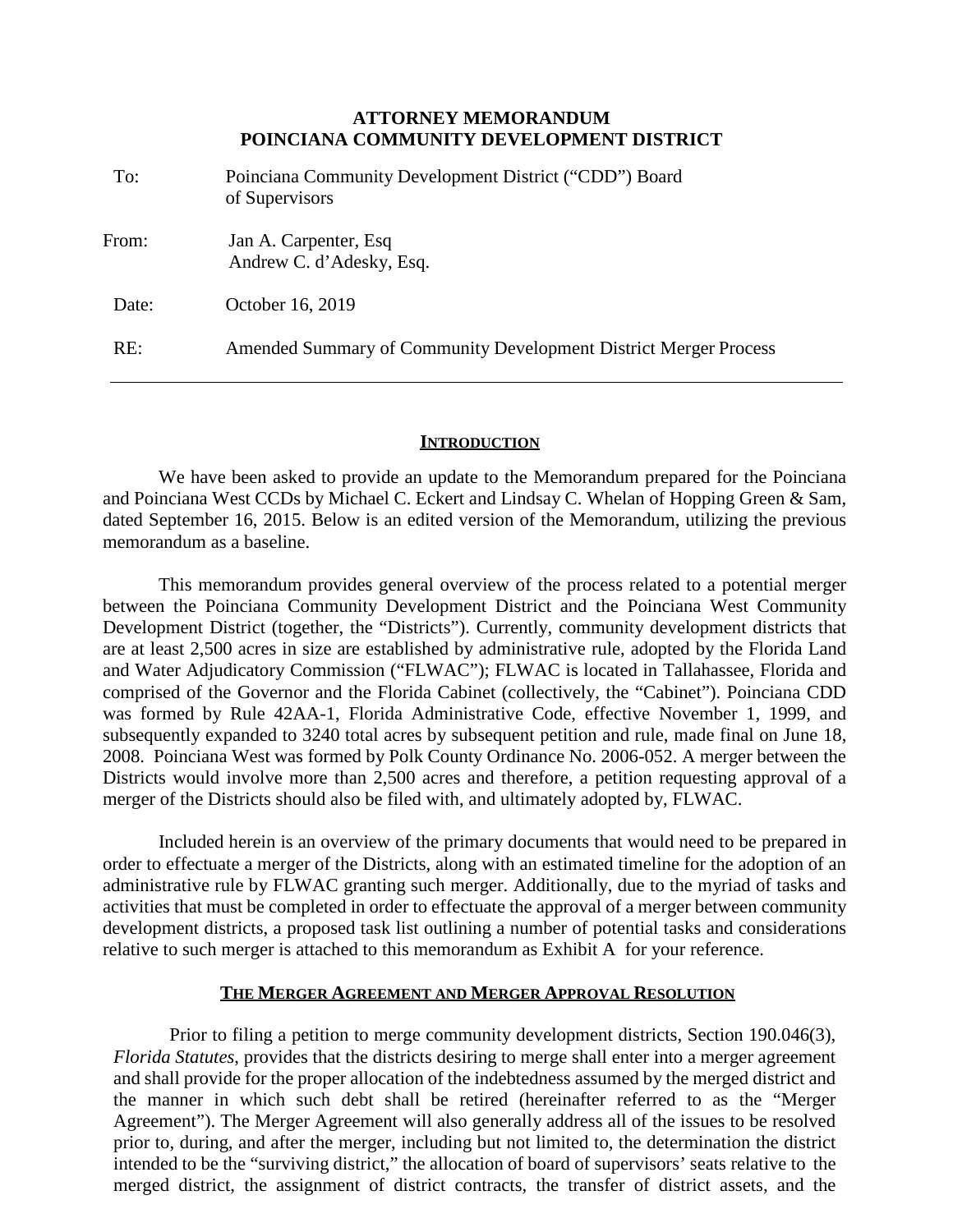provision of any necessary revisions to rules and policies. Prior to entering into the Merger Agreement, staff will need to have performed significant due diligence regarding the disposition of the Districts assets, including, but not limited to, bond funding, the Districts records and any property owned by the Districts. Section 190.046(4)(b) additionally required that the merger agreement:

- 1. Require the surviving merged district board to consist of five elected board members.
- 2. Require each at-large board seat to represent the entire geographic area of the surviving merged district.
- 3. Ensure that each district to be merged is entitled to elect at least one board member from its former boundary
- 4. Ensure a fair allocation of board membership to represent the districts being merged; in the case of two districts merging, two board members must be elected from each of the districts and one member shall be elected at-large.
- 5. Require the election of board members for the surviving merged district to be held at the next general election following the merger, at which time all terms for preexisting board members shall end.

The Merger Agreement will be approved by each of the Districts' Board of Supervisors (the "Boards") at a publicly noticed meeting by the adoption of a resolution (the "Merger Approval Resolution(s)"). The Merger Approval Resolution will also provide for the approval of the merger itself and of the petition requesting the merger (the "Petition"), and will provide for direction to staff to file the Petition with FLWAC. The approval of the Merger Agreement and the Petition, effectuated by the adoption of the Merger Approval Resolutions by each Board, constitutes the consent of the landowners within the respective community development district to the proposed merger of same. Accordingly, upon approval of the Merger Approval Resolution by each of the Boards, no other specific landowner consent of a proposed merger is necessary.

# **THE MERGER PETITION**

As discussed above, in order to merge the Districts, the Boards must file the Petition with FLWAC requesting that it adopt an administrative rule approving such merger. Pursuant to section 190.005(1), *Florida Statutes*, the required elements of the Petition are as follows:

- 1. Metes and bounds legal description of the external boundary of each of the Districts as they currently exist, and of the external boundary of the proposed merged district.
- 2. Board consent to the merger (evidenced by approval of the Merger Agreement and the Petition via the adoption of the Merger Approval Resolutions).
- 3. Designation of the five (5) persons to be members of the proposed merged district's Board of Supervisors.
- 4. Name of the proposed merged district. (A statement of whether a new district is to be established or whether one of the existing Districts shall be the surviving district).
- 5. Map of the proposed merged district showing current major trunk water mains and sewer interceptors and outfalls if in existence.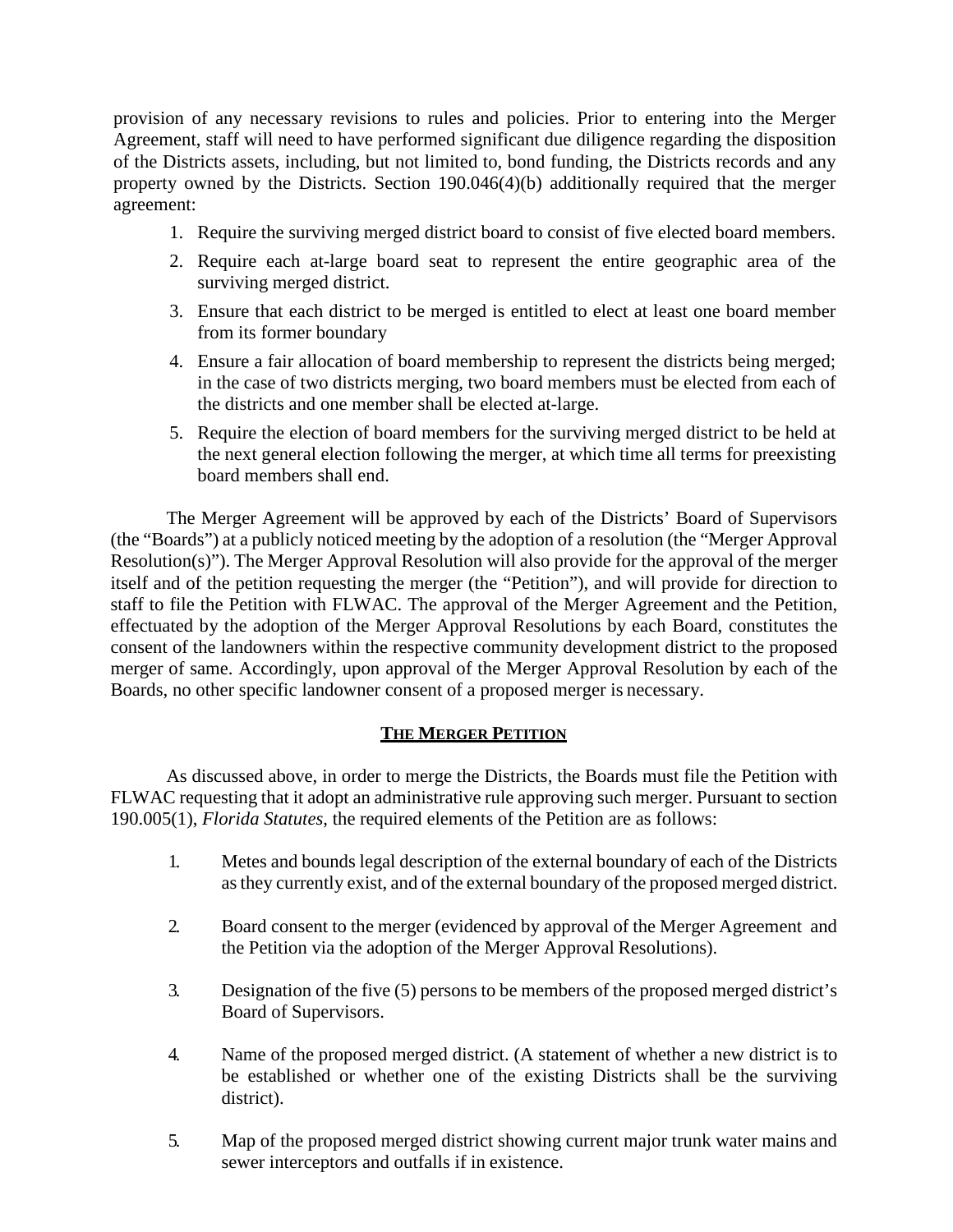- 6. Proposed timetable for construction of district services and a good faith, nonbinding, summary of estimated costs of constructing same.
- 7. Designation of the future general distribution, location, and extent of public and private uses proposed for the area within the proposed merged district by the future land use plan element of the effective local government comprehensive plan.
- 8. Statement of Estimated Regulatory Costs in accordance with Section 120.541, *Florida Statutes*.

Section 190.005(1)(e), *Florida Statutes,* sets forth the criteria that FLWAC shall consider when evaluating the Petition to determine whether to grant or deny same. Specifically, and as discussed in more detail herein, FLWAC shall consider the entire record of the DOAH Hearing (as hereinafter defined) including the transcript thereof, any resolution(s) adopted by Polk County relative to the merger, and the following factors:

- 1. Whether all statements contained within the Petition have been found to be true and correct.
- 2. Whether the establishment of the merged district is inconsistent with any applicable element or portion of the state comprehensive plan or of the effective local government comprehensive plan.
- 3. Whether the area of land within the merged district is of sufficient size, is sufficiently compact, and is sufficiently contiguous to be developable as one functional interrelated community.
- 4. Whether the merged district is the best alternative available for delivering community development services and facilities to the area that will be served by such district.
- 5. Whether the community development services and facilities of the merged district will be incompatible with the capacity and uses of existing local and regional community development services and facilities.
- 6. Whether the area that will be served by the merged district is amenable to separate special-district government.

# **MERGER PROCESS**

Below is an outline of the process by which the District's would be merged. Due to multiple factors, which may be subject to delay, administrative postponement or unpredictability, it is difficult to present an accurate timeline of the merger process. However, the Board can generally expect the process described below to take approximately twelve (12) to eighteen (18) months.

# *START – STEP 1*

Boards' direction to staff that it desires to effectuate a merger between the Districts. Staff will prepare the Merger Approval Resolution, Merger Agreement and Merger Petition for the Boards' consideration. Staff perform certain necessary due diligence, including, but not limited to,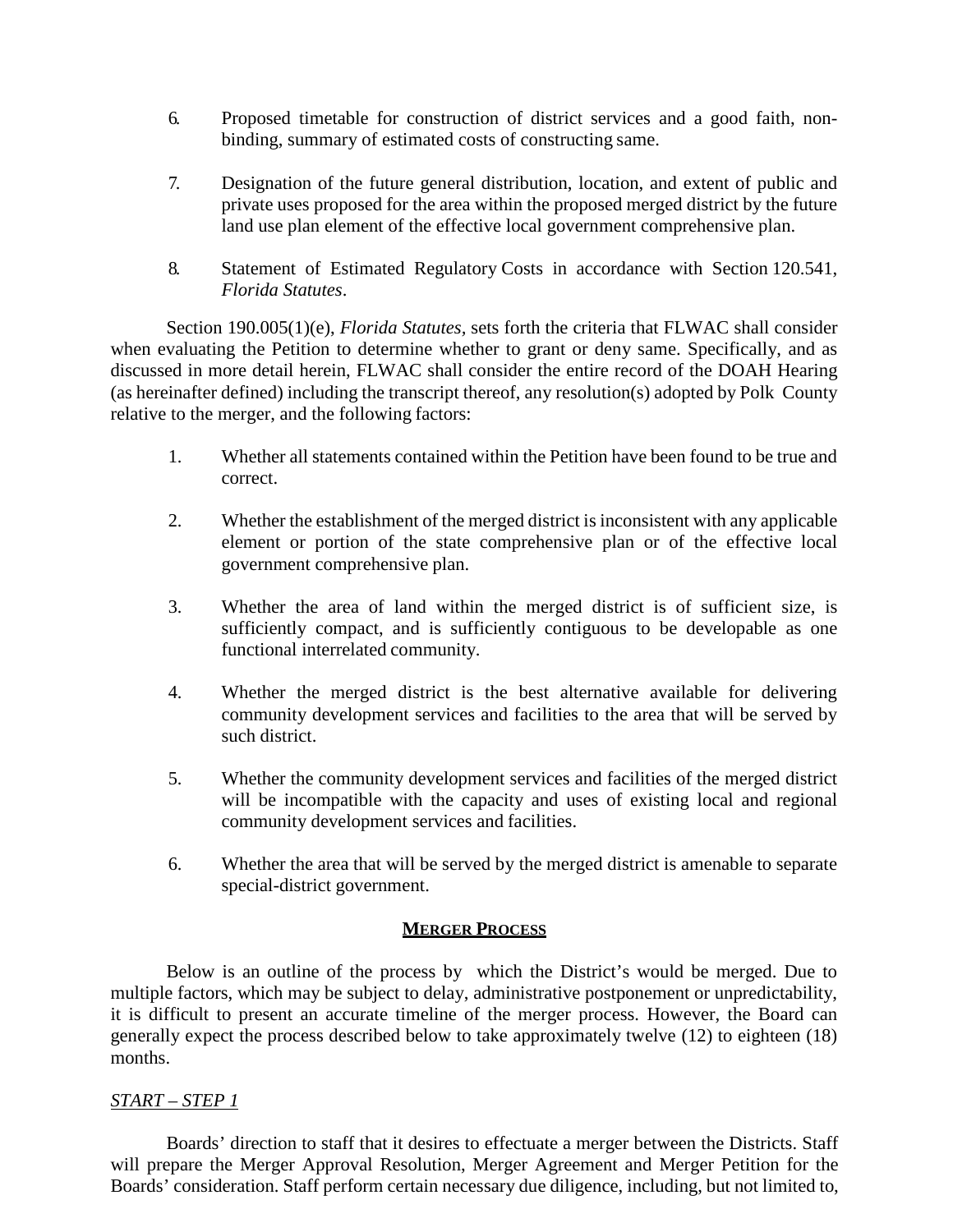determining whether bondholder consent is required prior to filing the Petition and whether to substitute parties for any pending or current litigation matters.

# *STEP 2*

Agreement between the two board on all terms of the Merger Agreement and Merger Petition, including, but not limited to, the board members who will be elected to the surviving board. Adoption of the Merger Approval Resolutions by both Boards.

# *STEP 3*

Prior to filing the Petition, the Petitioner must submit a \$15,000 filing fee, together with a copy of the Petition, to Polk County.

#### *STEP 4*

All Petition exhibits are submitted and twelve (12) original copies of the Petition are filed with FLWAC.

# *STEP 5*

FLWAC determines whether the Petition is complete, typically takes one (1) to two (2) months. Once the Petition is determined to be complete, FLWAC will forward the Petition to the Division of Administrative Hearings ("DOAH") with a written certification of completeness and a written request that a mandatory local public hearing (the "DOAH Hearing") be held before an Administrative Law Judge ("ALJ"). FLWAC will also forward the Petition to the Department of Economic Opportunity and the appropriate regional planning council for their review.

Additionally, upon the Petition being deemed to be complete, FLWAC typically assigns the Petition an identification number and causes to be published in the Florida Administrative Register a Notice of Receipt of Petition.

## *STEP 6*

The DOAH Hearing will be scheduled. The date of the DOAH Hearing is dependent on the schedule of the assigned ALJ. Additionally, Polk County is entitled to hold an optional public hearing (the "Optional County Hearing") to consider the Petition and may by resolution express its support or objection to the granting of the Petition by FLWAC. The Optional County Hearing must be concluded within forty-five (45) days after the date of filing of the Petition; provided, however, that the time limits for holding the Optional County Hearing may be extended if requested by the Districts and agreed to by Polk County.

# *STEP 7*

The Districts publish the required Notice of Local Public Hearing for the DOAH Hearing. This notice is required to be published at least once a week for four (4) successive weeks immediately prior to the hearing in a newspaper of general paid circulation within the county, and shall include the time and place of the hearing, a description of area to be included in the merged district, a map of the area within the merged district, and any other relevant information as requested by FLWAC.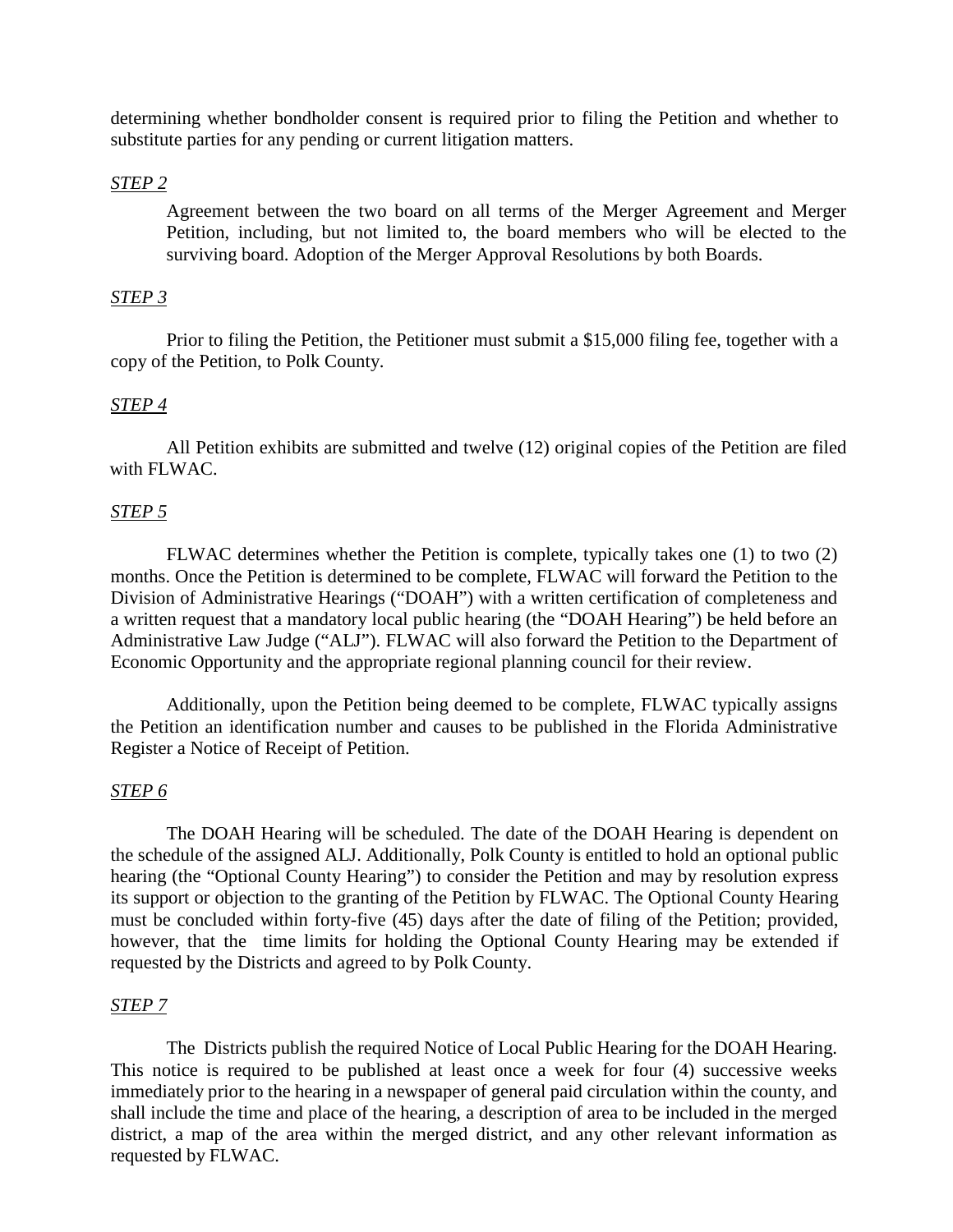#### *STEP 8*

In preparation for the DOAH Hearing, written testimony supporting the merger is pre- filed with DOAH. Pre-filed testimony is generally submitted by the District Chairs, District Manager and/or Financial Advisor, and District Engineer. Each witness must be available at the DOAH Hearing for direct and cross-examination as described below.

#### *STEP 9*

The assigned ALJ will conduct the DOAH Hearing on the Petition in conformance with the applicable requirements and procedures of Chapter 120, *Florida Statutes* (i.e. Florida's Administrative Procedures Act). All affected units of general-purpose local government (i.e. Polk County) and the general public are given an opportunity to appear at the hearing and to present evidence and argument on all issues involved. At this time, we will present evidence supporting the merger, and parties are permitted to examine and cross-examine or question witnesses.

#### *STEP 10*

Written statements in support of or in opposition to the merger must be filed within ten (10) days after the DOAH Hearing. The parties may also file proposed findings of fact and conclusions of law for the ALJ to consider.

# *STEP 11*

The ALJ will prepare a written report of his or her findings and conclusions and forward the same, along with the record, to FLWAC. Also on about this date, the date for the FLWAC rulemaking hearing (the "FLWAC Hearing") will be set. The FLWAC Hearing is usually held during a regular Cabinet meeting, and the actual date will depend on the Cabinet's meeting schedule.

#### *STEP 12*

About ten (10) days prior to the upcoming Cabinet meeting, a meeting of the Cabinet Aides will be held to discuss recommending approval of the Notice of Rule Development and Notice of Intended Action/Rule Adoption for publication, which approval will occur at the upcoming Cabinet meeting.

#### *STEP 13*

A meeting of the Cabinet will be held to, among other things, authorize the publication of the Notice for Rule Development and Notice of Intended Action/Rule Adoption relative to the merger.

#### *STEP 14*

No later than twenty-nine (29) days before the FLWAC Hearing, the Notice of Rule Development will be published in the Florida Administrative Register. Additionally, no later than twenty-eight (28) days before the FLWAC Hearing, the Notice of Intended Action/Rule Adoption will be published in the Florida Administrative Register. Also about this time, and no later than twenty-one (21) days before the FLWAC Hearing, FLWAC will file a copy of the proposed rule approving the merger (the "Rule"), along with other required documentation, with the Florida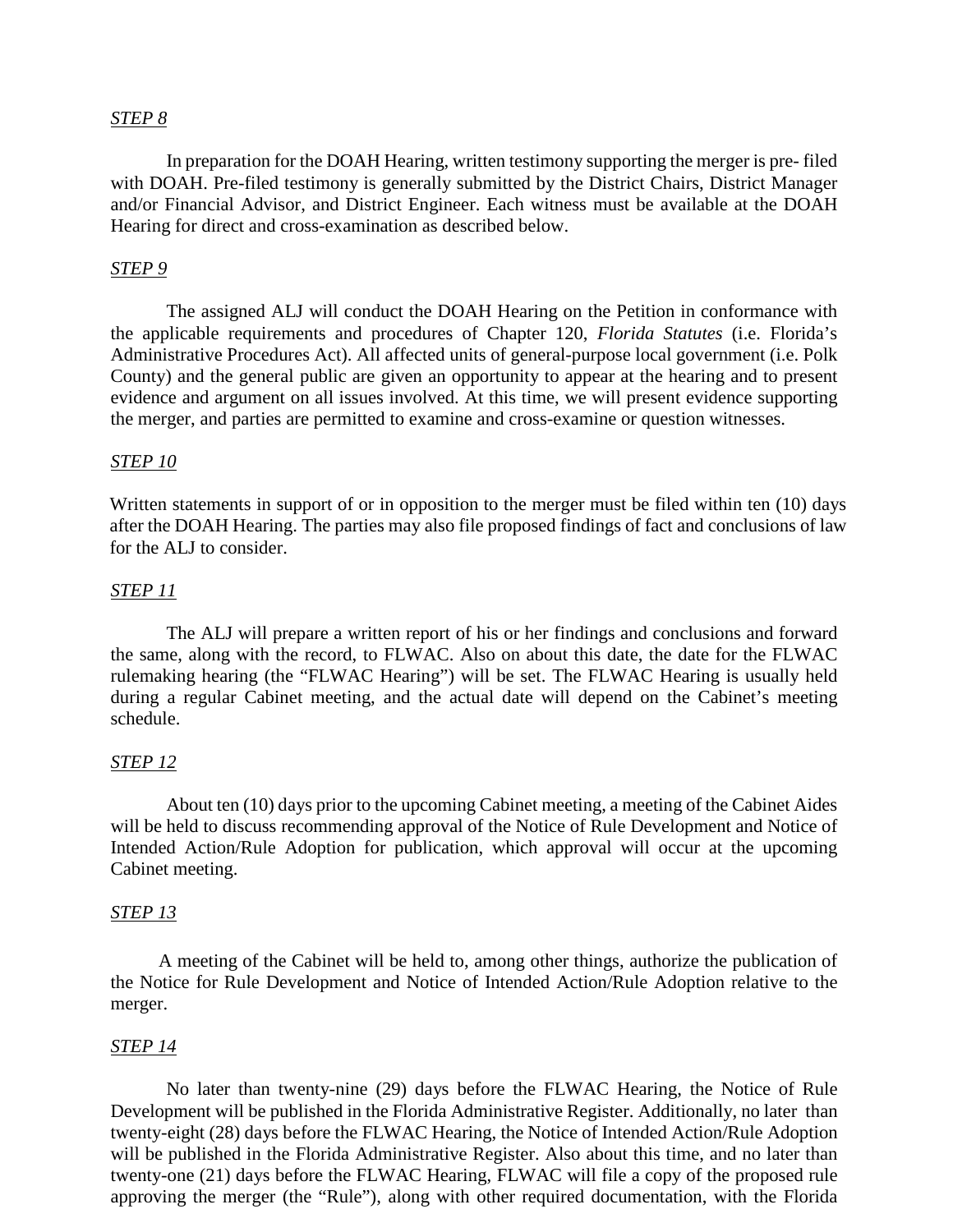#### Administrative Procedures Committee.

Affected persons may request an opportunity to present evidence and argument relative to the proposed merger if such request is received by FLWAC within twenty-one (21) days of the date of publication of the Notice of Intended Action/Rule Adoption. All material pertinent to the proposed merger that is submitted to FLWAC by such persons within the twenty-one (21) day period following the publication of the Notice of Intended Action/Rule Adoption will be considered by FLWAC and made a part of the record of the rule-making proceeding.

Additionally, if requested in writing by an affected person, FLWAC will likely be required to hold a rule development workshop; provided, however, that a workshop will not be required if FLWAC explains in writing why a workshop is unnecessary. However, in the event that a workshop is required to be held, the Notice of Rule Development Workshop shall be published in the Florida Administrative Register no less than fourteen (14) days prior to the date of any such workshop.

# *STEP 15*

FLWAC must give notice of the Cabinet meeting wherein the FLWAC Hearing will be conducted by publication in the Florida Administrative Register and on its website not less than seven (7) days prior to the meeting. Additionally, the Cabinet Aides will also meet approximately ten (10) days prior to the meeting to review the agenda for same.

#### *STEP 16*

On about this date, FLWAC will conduct the FLWAC Hearing wherein it will consider the factors set forth in Section 190.005(1)(e), *Florida Statutes*, the entire record of the DOAH Hearing, the transcript of the DOAH Hearing, and any resolutions adopted by Polk County regarding the merger in making its determination to grant or deny the Petition, thereby adopting the proposed Rule, as outlined in more detail on Page 3 of this memorandum.

#### *STEP 17*

The adopted Rule is filed with the Secretary of State; provided, however, that such rule may not be filed less than twenty-eight (28) days or more than ninety (90) days after the Notice of Intended Action/Rule Adoption, or until fourteen (14) days after adoption.

#### *STEP 18*

The Rule will be effective, and the Districts will actually become merged, twenty (20) days after being filed with the Department of State, or upon a later date as specified in the Petition and the Notice of Intended Action/Rule Adoption. It may be advantageous to provide for an effective date that is approximately sixty (60) days after adoption of the Rule so that the Districts can take all actions required under the Merger Agreement post-adoption, but pre- effective date of the Rule.

# **EXHIBIT A**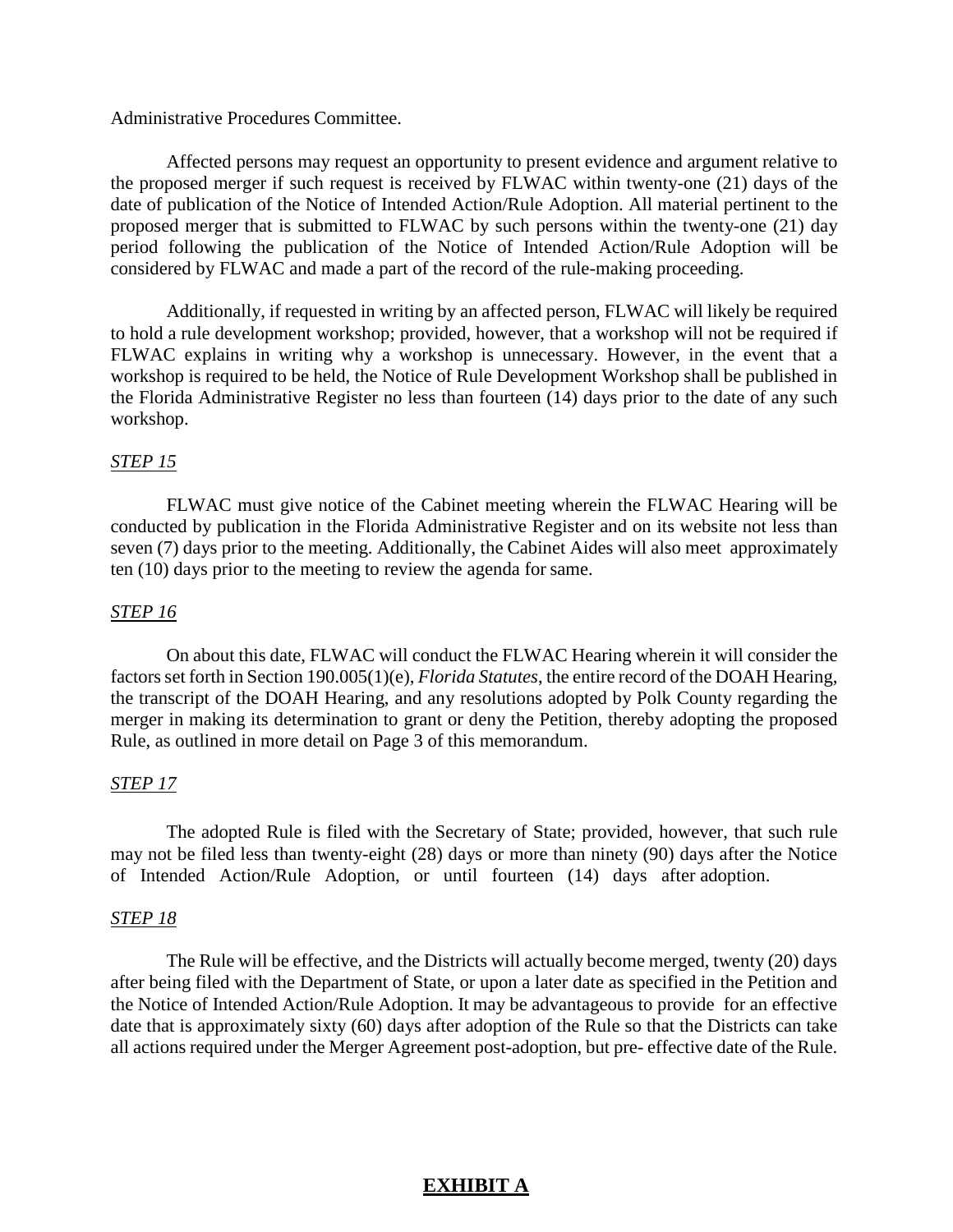# PROPOSED TASK LIST<sup>1</sup> FOR MERGER OF COMMUNITY DEVELOPMENT DISTRICTS

| <b>TASK</b>                                                  | <b>STATUS</b> |
|--------------------------------------------------------------|---------------|
| <b>INTRODUCTORY MATTERS</b>                                  |               |
| What is the Nature of the request?                           |               |
| Determine whether to include or exclude any additional       |               |
| lands, and how to characterize that addition or exclusion.   |               |
| <b>Description of the New/Surviving District</b>             |               |
| Identify the name of the new/surviving District.             |               |
| Prepare a general location map showing surrounding roads     |               |
| and landmarks with the proposed site marked.                 |               |
| Prepare a metes and bounds description of the external       |               |
| boundaries of the new/surviving District. Any real           |               |
| property within the external boundaries of the               |               |
| new/surviving District which is to be excluded from the      |               |
| new/surviving District must be specifically described, and   |               |
| the last known address of all owners of such real property   |               |
| must be listed.                                              |               |
| Prepare a map of the new/surviving District showing          |               |
| current major trunk water mains and sewer interceptors       |               |
| and outfalls if in existence.                                |               |
| <b>Organizational Matters</b>                                |               |
| Identify the board members of the new/surviving District.    |               |
| Identify the schedule applicable to the transition of the    |               |
| new/surviving District Board.                                |               |
| <b>Plans for the New/Surviving District</b>                  |               |
| Prepare a description of the type of facilities the          |               |
| new/surviving District intends to finance, construct,        |               |
| acquire and/or install, as well as the anticipated owner and |               |
| entity responsible for maintenance. Include a description    |               |
| of the estimated costs and timetable of constructing the     |               |
| infrastructure serving the lands within the new/surviving    |               |
| District. The estimated costs and timetable do not bind the  |               |
| new/surviving District and do not have to represent          |               |
| anything more than a good faith estimate.                    |               |
| Designate the future general distribution, location and      |               |
| extent of the public and private land uses proposed for the  |               |
| new/surviving District by the future land use plan element   |               |
| of the local comprehensive plan.                             |               |

<sup>&</sup>lt;sup>1</sup>This exhibit is not meant to reflect an exhaustive list of all tasks and considerations relative to a potential merger between the Poinciana and Poinciana West Community Development Districts. Accordingly, there are likely to be additional issues and/or tasks that arise throughout the course of the merger process.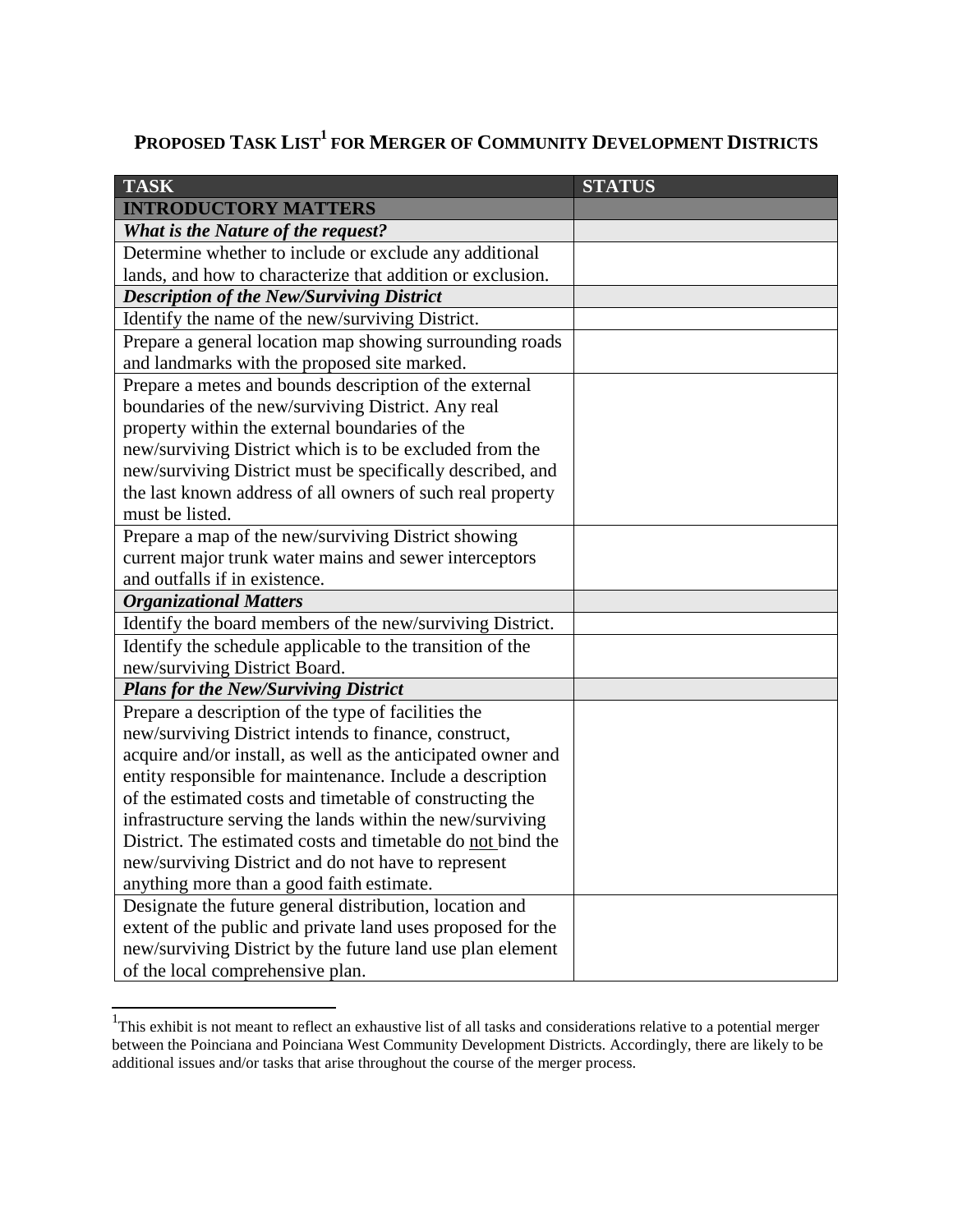| Prepare a statement of estimated regulatory costs in                                                           |  |
|----------------------------------------------------------------------------------------------------------------|--|
| accordance with the requirements of Section 120.541 F.S.                                                       |  |
| <b>Effective Date of the Merger</b>                                                                            |  |
| The effective date of the merger may need to be sixty $(60)$                                                   |  |
| days after the adoption of the Rule. Such date shall be                                                        |  |
| listed in the Petition and identified in the Notice of                                                         |  |
| Intended Action/Rule Adoption.                                                                                 |  |
| <b>ASSETS</b>                                                                                                  |  |
| <b>Real Property</b>                                                                                           |  |
| Prepare a list of all rights in real property held by the prior                                                |  |
| Districts. Analyze the process for the transfer of real                                                        |  |
| property from the prior Districts to the new/surviving                                                         |  |
| District.                                                                                                      |  |
| Analyze how merger will affect the existing plats.                                                             |  |
| Address how merger will affect the existing HOA                                                                |  |
| documents, if any, or developer disclosures.                                                                   |  |
| Identify any existing permits and address what action                                                          |  |
| would need to be taken with the regulatory agencies.                                                           |  |
| <b>Other Property</b>                                                                                          |  |
| Prepare a list of all other property held by the prior                                                         |  |
| Districts. Analyze the process for the transfer of other                                                       |  |
| property.                                                                                                      |  |
| <b>ASSESSMENTS</b>                                                                                             |  |
| <b>Assessments</b>                                                                                             |  |
| Analyze enforceability of prior assessment resolutions and                                                     |  |
| liens and need for new or modified resolutions, liens or                                                       |  |
| notices.                                                                                                       |  |
| Analyze/draft the methodology for the operations and                                                           |  |
| maintenance assessments.                                                                                       |  |
| Analyze whether a change in the methodology for the                                                            |  |
| operations and maintenance assessments would affect any                                                        |  |
| assessment resolutions and existing liens.                                                                     |  |
| Analyze whether there are any assets or outstanding                                                            |  |
| liabilities that would need to be addressed as part of that                                                    |  |
| methodology (e.g., should reserves for the upkeep of                                                           |  |
|                                                                                                                |  |
| infrastructure be kept separate for each prior District or                                                     |  |
|                                                                                                                |  |
| should they be lumped together in some other manner?).<br><b>CONTRACTS, JUDGMENTS &amp; DEBTS</b>              |  |
| <b>Construction Contracts</b>                                                                                  |  |
| Prepare list of existing construction contracts, and analyze                                                   |  |
|                                                                                                                |  |
| each one (e.g., What's the status? How will they be<br>affected? What are the assignment provisions? Are there |  |
|                                                                                                                |  |
| any unresolved disputes? What happens with any payment<br>and performance bonds?).                             |  |
| <b>Interlocal Agreements</b>                                                                                   |  |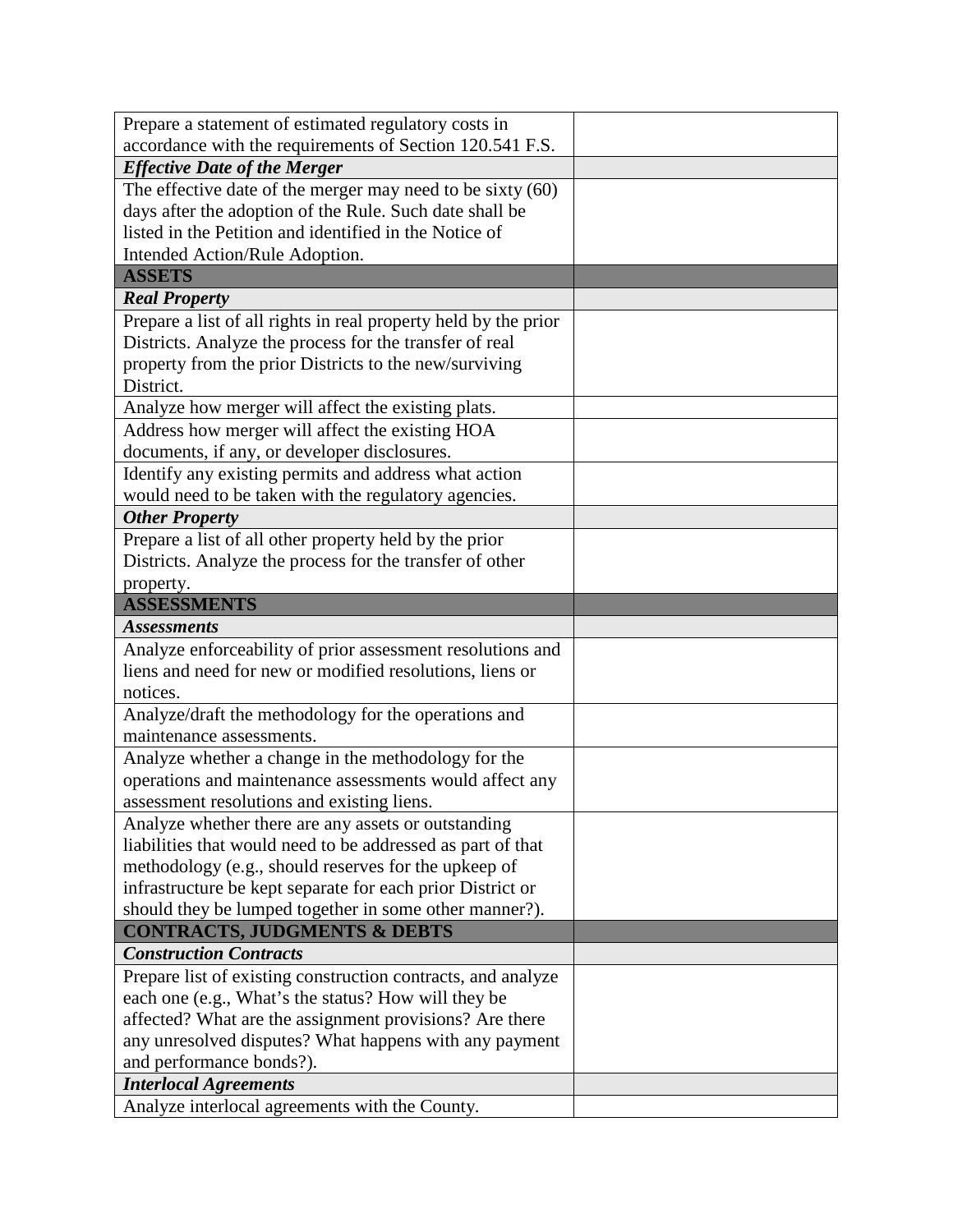| Analyze the impact of the collection agreements with the<br>tax collector and property appraiser in the County, and<br>include assignments, if feasible.<br><b>Other Contracts and Obligations</b><br>Prepare list of all other contracts and obligations of the<br>prior Districts (e.g., maintenance, professional services,<br>etc.), and analyze them (e.g., What's the status? How will<br>they be affected? What are the assignment provisions?<br>Are there any unresolved disputes? Any need to be<br>rebid?).<br><b>BONDS</b><br>Inventory and analyze status of bond documents (e.g.,<br>continuing disclosure, acquisition, true-up, bonds, etc.).<br>Analyze whether bondholder consent and/or notice of the<br>action will be required.<br>Analyze the status of the validation judgments for existing<br>bonds.<br>Analyze validation process for new bonds outside the<br>scope of the existing validation judgments.<br>Preparation of Bond Counsel Opinion Letter required by |
|------------------------------------------------------------------------------------------------------------------------------------------------------------------------------------------------------------------------------------------------------------------------------------------------------------------------------------------------------------------------------------------------------------------------------------------------------------------------------------------------------------------------------------------------------------------------------------------------------------------------------------------------------------------------------------------------------------------------------------------------------------------------------------------------------------------------------------------------------------------------------------------------------------------------------------------------------------------------------------------------|
|                                                                                                                                                                                                                                                                                                                                                                                                                                                                                                                                                                                                                                                                                                                                                                                                                                                                                                                                                                                                |
|                                                                                                                                                                                                                                                                                                                                                                                                                                                                                                                                                                                                                                                                                                                                                                                                                                                                                                                                                                                                |
|                                                                                                                                                                                                                                                                                                                                                                                                                                                                                                                                                                                                                                                                                                                                                                                                                                                                                                                                                                                                |
|                                                                                                                                                                                                                                                                                                                                                                                                                                                                                                                                                                                                                                                                                                                                                                                                                                                                                                                                                                                                |
|                                                                                                                                                                                                                                                                                                                                                                                                                                                                                                                                                                                                                                                                                                                                                                                                                                                                                                                                                                                                |
|                                                                                                                                                                                                                                                                                                                                                                                                                                                                                                                                                                                                                                                                                                                                                                                                                                                                                                                                                                                                |
|                                                                                                                                                                                                                                                                                                                                                                                                                                                                                                                                                                                                                                                                                                                                                                                                                                                                                                                                                                                                |
|                                                                                                                                                                                                                                                                                                                                                                                                                                                                                                                                                                                                                                                                                                                                                                                                                                                                                                                                                                                                |
|                                                                                                                                                                                                                                                                                                                                                                                                                                                                                                                                                                                                                                                                                                                                                                                                                                                                                                                                                                                                |
|                                                                                                                                                                                                                                                                                                                                                                                                                                                                                                                                                                                                                                                                                                                                                                                                                                                                                                                                                                                                |
|                                                                                                                                                                                                                                                                                                                                                                                                                                                                                                                                                                                                                                                                                                                                                                                                                                                                                                                                                                                                |
|                                                                                                                                                                                                                                                                                                                                                                                                                                                                                                                                                                                                                                                                                                                                                                                                                                                                                                                                                                                                |
|                                                                                                                                                                                                                                                                                                                                                                                                                                                                                                                                                                                                                                                                                                                                                                                                                                                                                                                                                                                                |
|                                                                                                                                                                                                                                                                                                                                                                                                                                                                                                                                                                                                                                                                                                                                                                                                                                                                                                                                                                                                |
|                                                                                                                                                                                                                                                                                                                                                                                                                                                                                                                                                                                                                                                                                                                                                                                                                                                                                                                                                                                                |
|                                                                                                                                                                                                                                                                                                                                                                                                                                                                                                                                                                                                                                                                                                                                                                                                                                                                                                                                                                                                |
|                                                                                                                                                                                                                                                                                                                                                                                                                                                                                                                                                                                                                                                                                                                                                                                                                                                                                                                                                                                                |
|                                                                                                                                                                                                                                                                                                                                                                                                                                                                                                                                                                                                                                                                                                                                                                                                                                                                                                                                                                                                |
|                                                                                                                                                                                                                                                                                                                                                                                                                                                                                                                                                                                                                                                                                                                                                                                                                                                                                                                                                                                                |
|                                                                                                                                                                                                                                                                                                                                                                                                                                                                                                                                                                                                                                                                                                                                                                                                                                                                                                                                                                                                |
| FLWAC.                                                                                                                                                                                                                                                                                                                                                                                                                                                                                                                                                                                                                                                                                                                                                                                                                                                                                                                                                                                         |
| <b>INSURANCE</b>                                                                                                                                                                                                                                                                                                                                                                                                                                                                                                                                                                                                                                                                                                                                                                                                                                                                                                                                                                               |
| Analyze how to ensure that the prior Districts' property                                                                                                                                                                                                                                                                                                                                                                                                                                                                                                                                                                                                                                                                                                                                                                                                                                                                                                                                       |
| and liability insurance coverage doesn't lapse.                                                                                                                                                                                                                                                                                                                                                                                                                                                                                                                                                                                                                                                                                                                                                                                                                                                                                                                                                |
|                                                                                                                                                                                                                                                                                                                                                                                                                                                                                                                                                                                                                                                                                                                                                                                                                                                                                                                                                                                                |
| <b>ACCOUNTING AND AUDITS</b>                                                                                                                                                                                                                                                                                                                                                                                                                                                                                                                                                                                                                                                                                                                                                                                                                                                                                                                                                                   |
| Analyze applicable accounting and audit issues, including                                                                                                                                                                                                                                                                                                                                                                                                                                                                                                                                                                                                                                                                                                                                                                                                                                                                                                                                      |
| whether a transition plan is necessary and how the                                                                                                                                                                                                                                                                                                                                                                                                                                                                                                                                                                                                                                                                                                                                                                                                                                                                                                                                             |
| effective date of the merger may affect the prior Districts'                                                                                                                                                                                                                                                                                                                                                                                                                                                                                                                                                                                                                                                                                                                                                                                                                                                                                                                                   |
| audits and the new/surviving District's audit.<br><b>BUDGET</b>                                                                                                                                                                                                                                                                                                                                                                                                                                                                                                                                                                                                                                                                                                                                                                                                                                                                                                                                |
|                                                                                                                                                                                                                                                                                                                                                                                                                                                                                                                                                                                                                                                                                                                                                                                                                                                                                                                                                                                                |
| Analyze the effect of the merger on the prior Districts'                                                                                                                                                                                                                                                                                                                                                                                                                                                                                                                                                                                                                                                                                                                                                                                                                                                                                                                                       |
| general fund budgets, debt service budgets, and any other                                                                                                                                                                                                                                                                                                                                                                                                                                                                                                                                                                                                                                                                                                                                                                                                                                                                                                                                      |
| applicable budgets, taking into consideration that the                                                                                                                                                                                                                                                                                                                                                                                                                                                                                                                                                                                                                                                                                                                                                                                                                                                                                                                                         |
| effective date of the merger could occur at any time during                                                                                                                                                                                                                                                                                                                                                                                                                                                                                                                                                                                                                                                                                                                                                                                                                                                                                                                                    |
| the year. One approach would be to leave intact the prior                                                                                                                                                                                                                                                                                                                                                                                                                                                                                                                                                                                                                                                                                                                                                                                                                                                                                                                                      |
| Districts' budgets (subject to any applicable amendments)<br>and funds, until the new/surviving District goes through its                                                                                                                                                                                                                                                                                                                                                                                                                                                                                                                                                                                                                                                                                                                                                                                                                                                                      |
| first budget cycle.                                                                                                                                                                                                                                                                                                                                                                                                                                                                                                                                                                                                                                                                                                                                                                                                                                                                                                                                                                            |
| <b>RULES &amp; POLICIES</b>                                                                                                                                                                                                                                                                                                                                                                                                                                                                                                                                                                                                                                                                                                                                                                                                                                                                                                                                                                    |
| Inventory and analyze whether any adopted rules and                                                                                                                                                                                                                                                                                                                                                                                                                                                                                                                                                                                                                                                                                                                                                                                                                                                                                                                                            |
| policies are to be terminated upon merger or continued                                                                                                                                                                                                                                                                                                                                                                                                                                                                                                                                                                                                                                                                                                                                                                                                                                                                                                                                         |
| forward, and whether there is any need to re-adopt them.                                                                                                                                                                                                                                                                                                                                                                                                                                                                                                                                                                                                                                                                                                                                                                                                                                                                                                                                       |